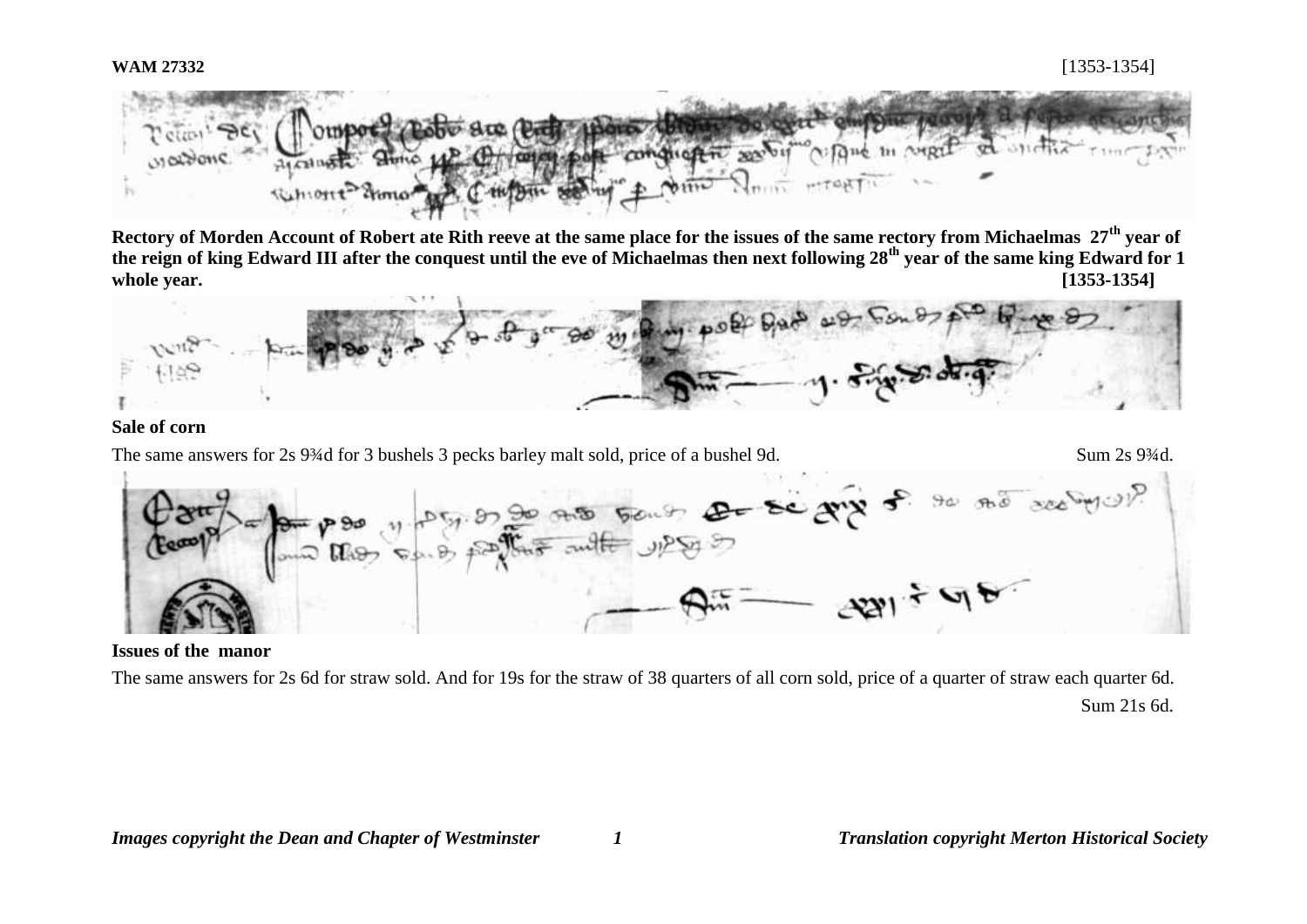

## **Foreign [receipts]**

The same answers for 40s received of brother R M'stone bailiff of Westminster by 1 tally. Sum 40s.



### **Sold at the audit**

The same answers for 2s 3d for various things sold at the audit. Sum 2s 3d.



## **EXPENSES**

### **Excess**

The same accounts in excess of the last account for the preceding year 17s. Sum 17s.

## **Threshing**

Also in threshing 16 quarters 3 bushels wheat, 1 quarter 4 bushels rye, 1 quarter peas, 1 quarter vetches, 6s 7½d, for each quarter 4d. In threshing 11 quarters 1 bushel barley, 10 quarters 2 bushels oats 5s 4d, per quarter 3d. In winnowing all [*universis*] 41 quarters corn 20½d, per quarter ½d.

Sum 13s 8d.

*Images copyright the Dean and Chapter of Westminster 2 Translation copyright Merton Historical Society*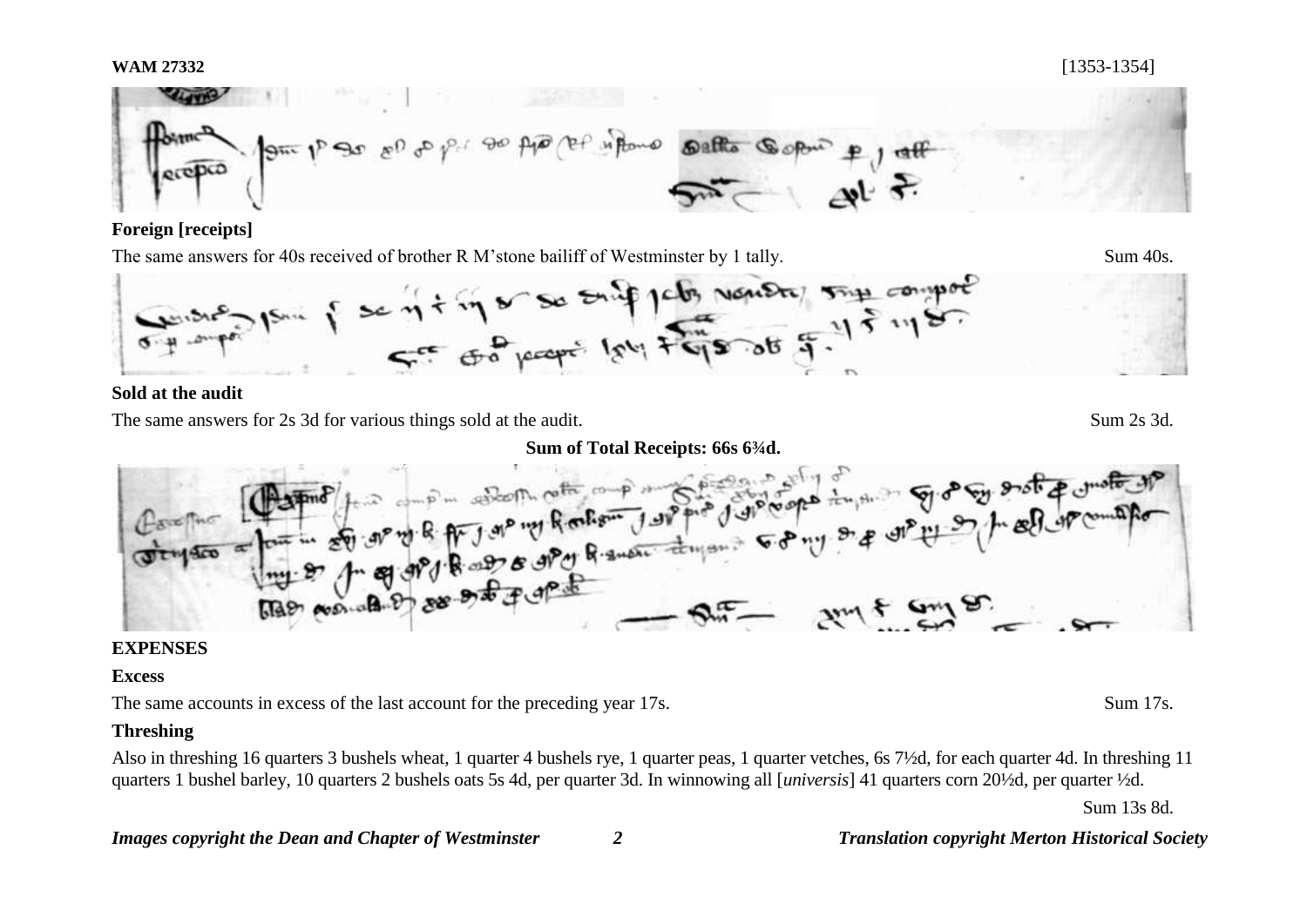

### **Petty expenses**



### **Harvest costs**

Also in expenses of 6 men in harvest, viz. 1 rider [*equitator*], 1 tithe collector, 1 carter, 1 pitcher, 1 stacker both at the manor and at the rectory and 1 cellarer [*claviger*] and cook, in bread baked 2 quarters 4 bushels wheat. In ale malt 2 quarter 7 bushels.<sup>4 bushels</sup> In ale bought 5s. In meat – beef and mutton – bought 10s. In fish bought 7s. In butter, cheese and milk bought 3s. In 3lb wax bought for boonworks at Estbury and manor of Morden 18d. In cash given to various men of the vill for gratuities 2s. In 1 bushel salt bought 7d. Sum 29s 1d.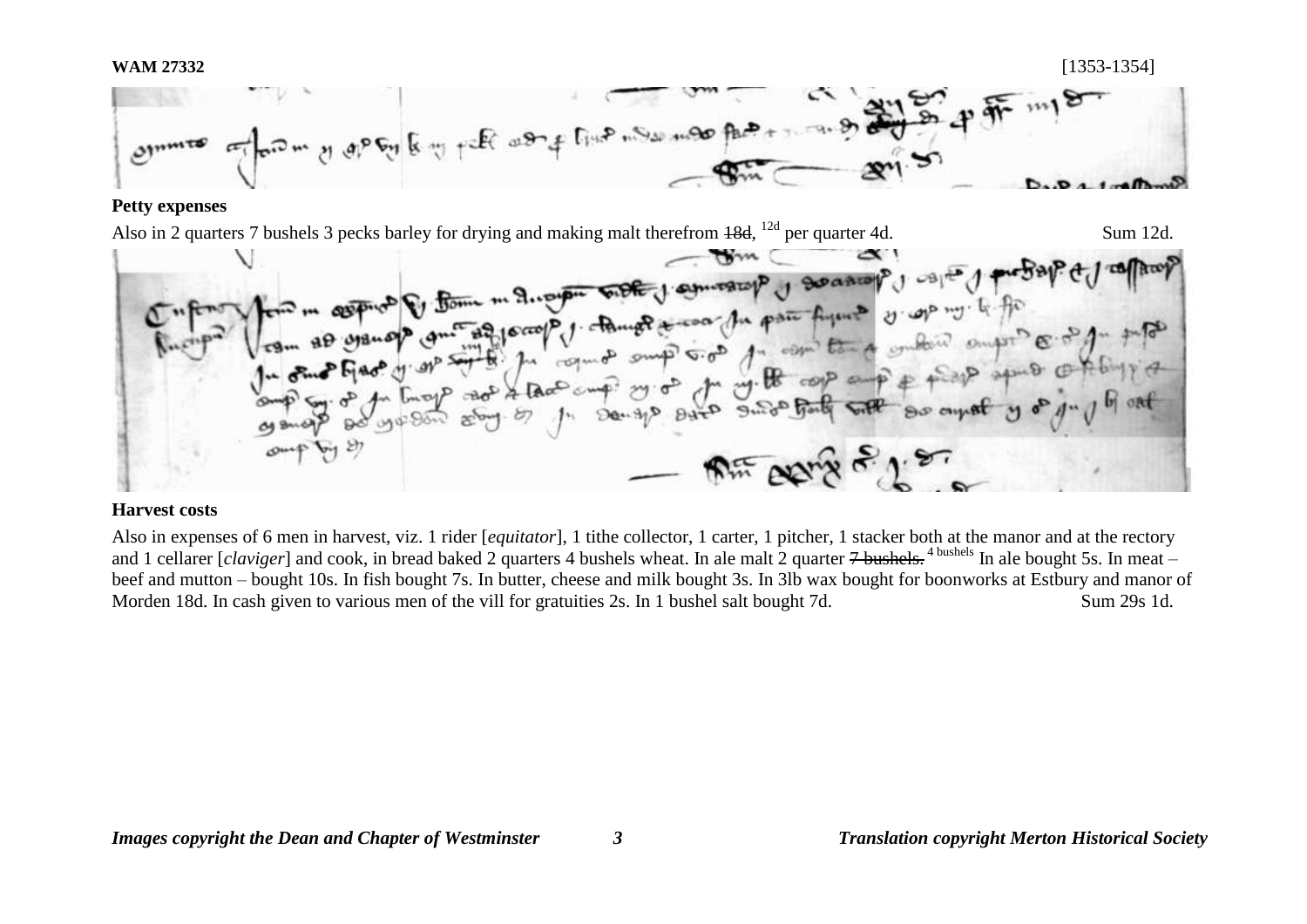

## **Stipends**

Also in stipend of 1 rider 5s. In stipend of 1 tithe collector 4s. <sup>3s 4d</sup> In stipend of 1 carter with 1 cart and 2 horses for the whole of harvest, together with horseshoes and clouts 18s.<sup>witnessed by bailiff</sup> In stipend of 1 pitcher 3s <sup>6d</sup>. In stipend of 1stacker both for the corn of the manor and for the rectory 4s. In stipend of 1 cellarer and cook 3s 6d. <sup>4d</sup> In 6 pairs of gloves [*cirotec'*] bought for the said servants 12d. Sum 37s 8d.



**Sum of all expenses £4s 17d. 18s 7d\* And so he exceeds 31s 10¼d.** 

*\* These figures total £4 18s 5d.*

1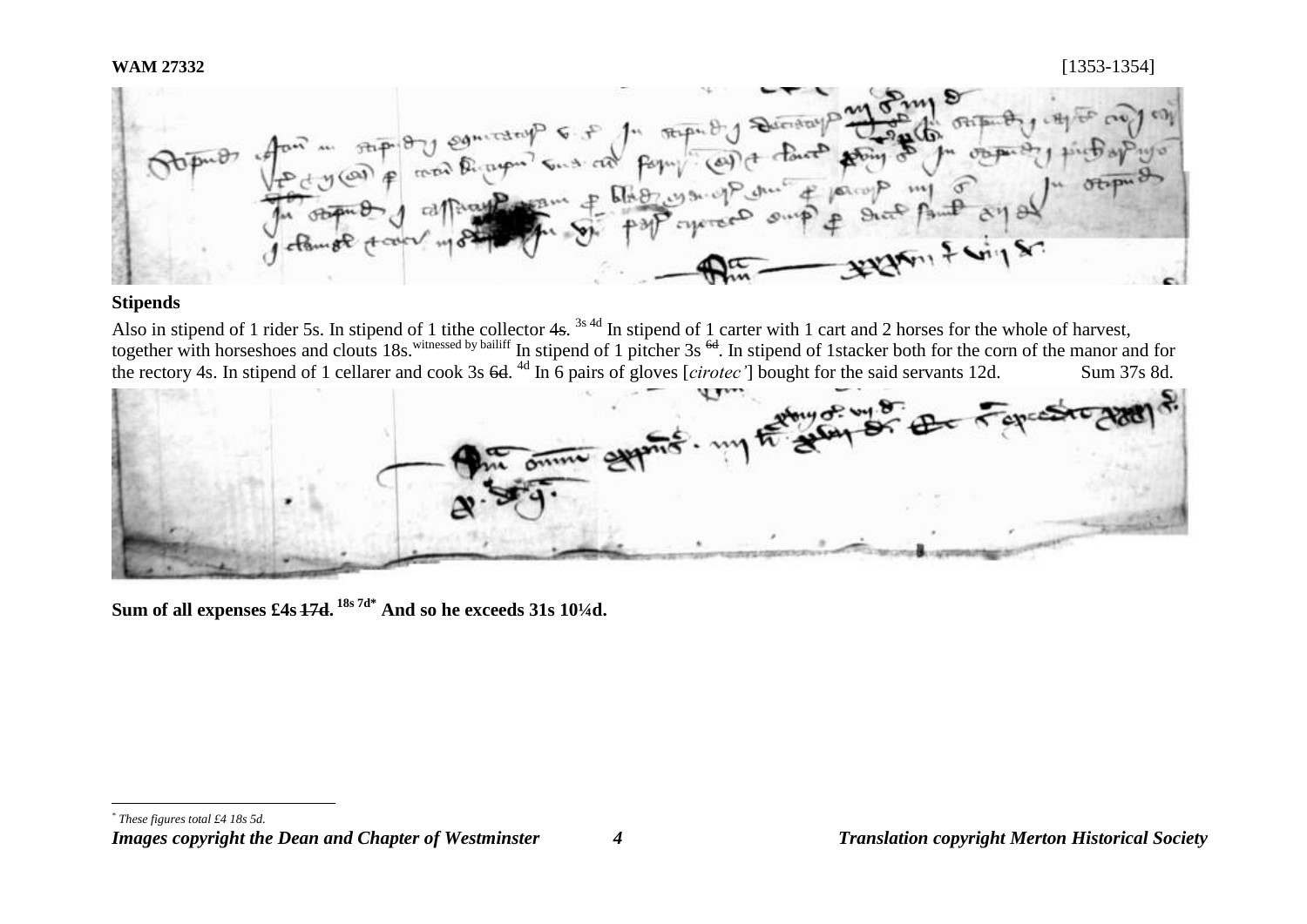**WAM 27332** [1353-1354] DORSE Glamp iborn. wenting page

**Rectory of Morden – Issues of the grange at the same place by struck measure except the heaped eighth bushel, for the 28th year. Robert ate Rith reeve.**

 $g \rightarrow$   $\pi$ 

Wheat The same answers for 16 quarters 3 bushels wheat of the total issue of the grange at the same place by the aforesaid measure, threshed by piecework by 1 tally against Thomas ate Hulle granger. And for 4 bushels ½ peck of increment of the heaped eighth bushel. Sum 16 quarters 7 bushels ½ peck.

Of which in baking bread for expenses of 1 rider, 1 tithe collector, 1 carter, 1 pitcher, 1 stacker both for the corn of the manor and for the corn of the rectory, 1 cellarer and cook and another visiting for the duration this year, 7 men for 5 weeks 2 quarters 4 bushels. Also delivered to brother John de Redyngh keeper of the granary of Westminster 8 quarters 5 bushels by 1 tally. Also delivered to the vicar for fixed allowance/wage [*certitudine*] 1 quarter wheat. Also delivered to the manor 4 quarter 6 bushels ½ peck. Sum as above. And none remains.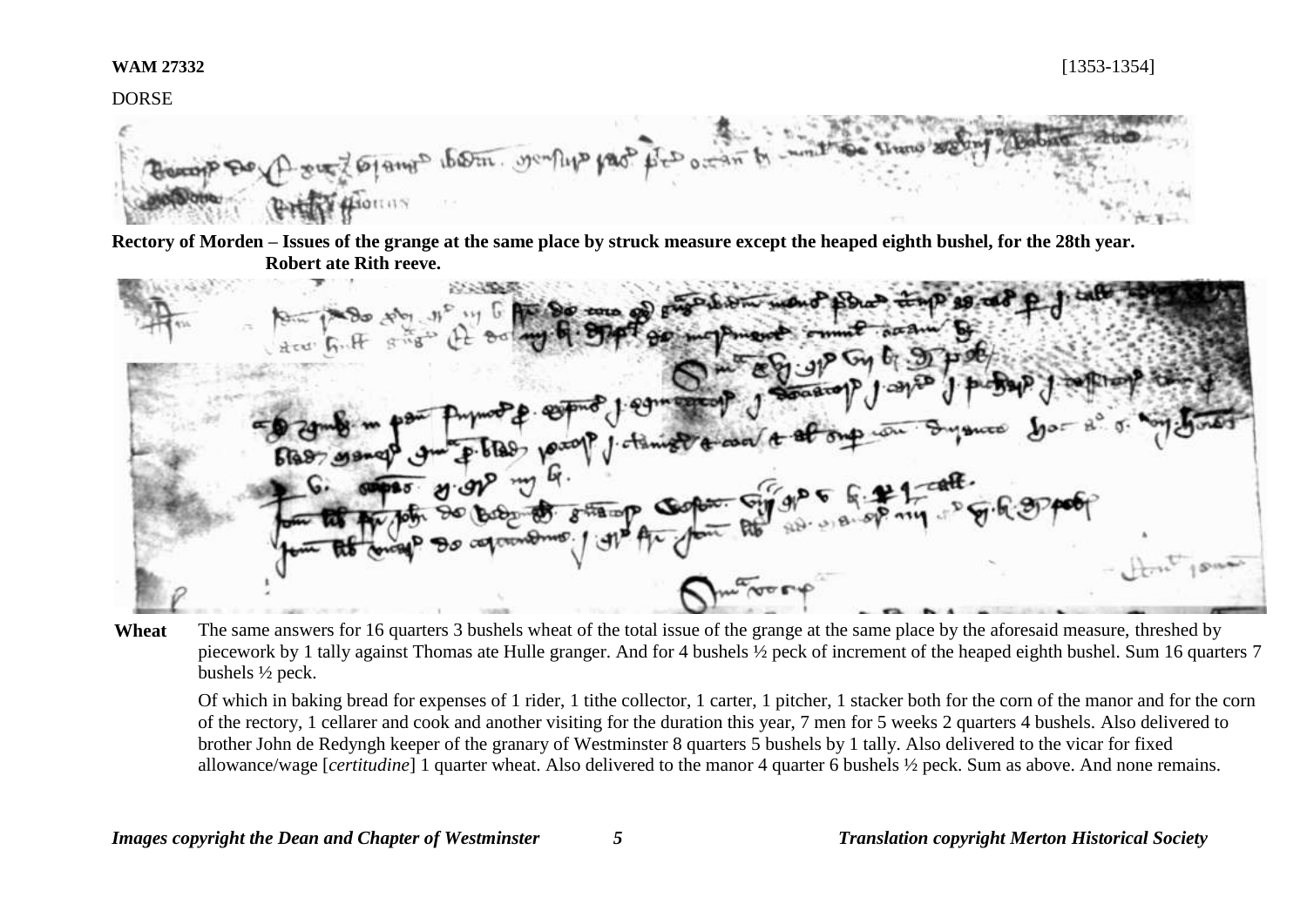

**Rye** The same answers for 1 quarter 4 bushels rye of total issue of the grange at the same place by the aforesaid measure threshed by piecework by 1 tally against the said Thomas. And for 1½ pecks of increment of the heaped eighth bushel. Sum 1 quarter 4 bushels 1½ pecks. Of which delivered to the manor 1 quarter 4 bushels 1½ pecks. And none remains.



- **Beans** The same answers for 1 quarter beans received from the manor. And delivered to the vicar of the church of Morden by custom. And none remains.
- Peas and The same answers for 1 quarter <sup>peas and 1 quarter</sup> vetches of total issue of the grange at the same place by the aforesaid measure threshed by **vetches** piecework by 1 tally against the said Thomas. And for 2 pecks of increment of the heaped eighth bushel. Sum 2 quarters 2 pecks. And delivered to the manor. And none remains.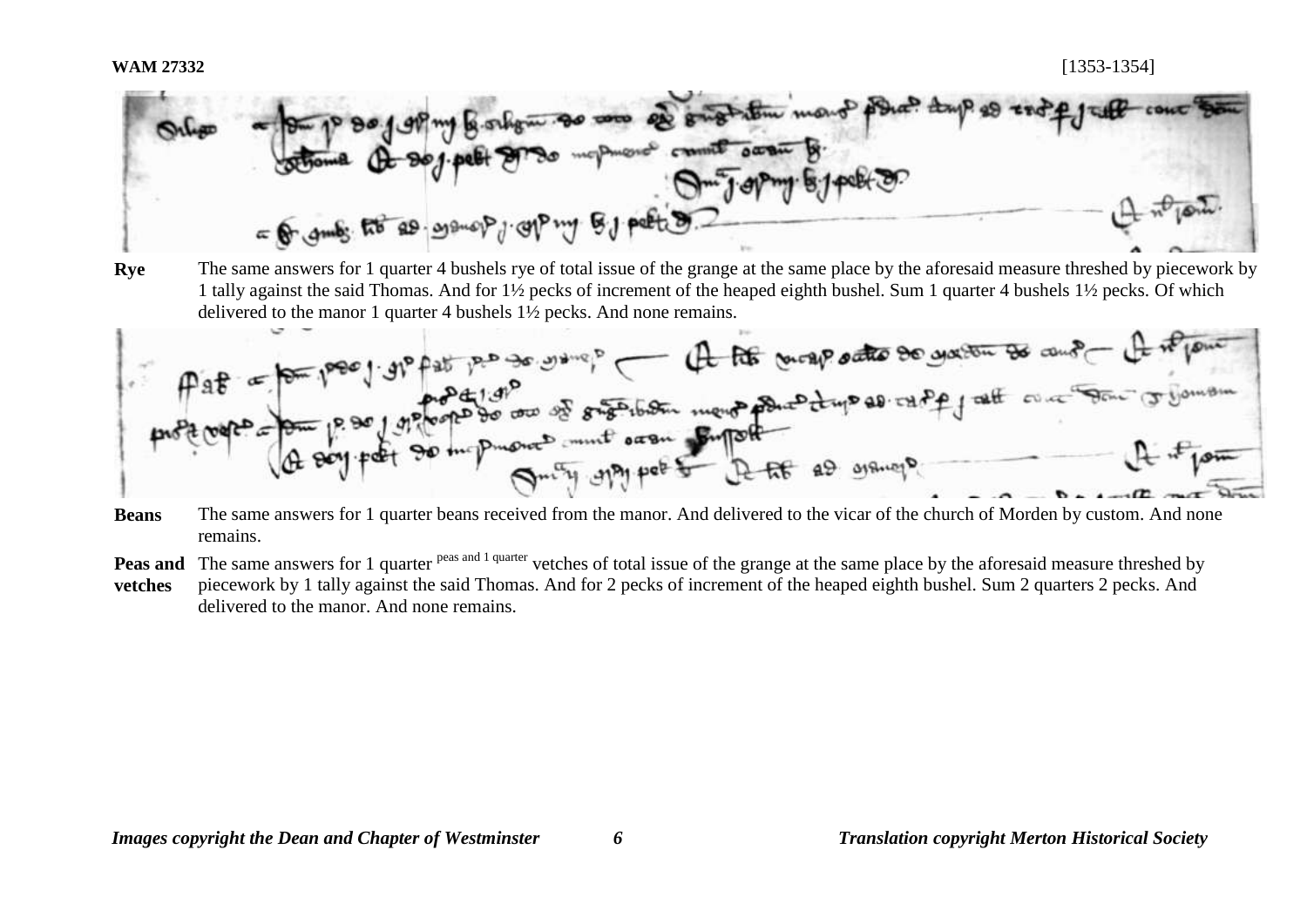**Barley** The same answers for 11 quarters 1 bushel barley of total issue by the aforesaid measure threshed by piecework by 1 tally against the said Thomas. And for 2 bushels 3 pecks of increment of the heaped eighth bushel. Sum 11 quarters 3 bushels 3 pecks.

Of which delivered to himself for the manor of Morden 8 quarters 4 bushels barley. In making malt as below 2 quarters 7 bushels 3 pecks. Sum as above. And none remains.

Here

\n
$$
\int_{\mathbb{R}^n} \frac{1}{\sqrt{1-x^2}} \int_{\mathbb{R}^n} \frac{1}{\sqrt{1-x^2}} \int_{\mathbb{R}^n} \frac{1}{\sqrt{1-x^2}} \int_{\mathbb{R}^n} \frac{1}{\sqrt{1-x^2}} \int_{\mathbb{R}^n} \frac{1}{\sqrt{1-x^2}} \int_{\mathbb{R}^n} \frac{1}{\sqrt{1-x^2}} \int_{\mathbb{R}^n} \frac{1}{\sqrt{1-x^2}} \int_{\mathbb{R}^n} \frac{1}{\sqrt{1-x^2}} \int_{\mathbb{R}^n} \frac{1}{\sqrt{1-x^2}} \int_{\mathbb{R}^n} \frac{1}{\sqrt{1-x^2}} \int_{\mathbb{R}^n} \frac{1}{\sqrt{1-x^2}} \int_{\mathbb{R}^n} \frac{1}{\sqrt{1-x^2}} \int_{\mathbb{R}^n} \frac{1}{\sqrt{1-x^2}} \int_{\mathbb{R}^n} \frac{1}{\sqrt{1-x^2}} \int_{\mathbb{R}^n} \frac{1}{\sqrt{1-x^2}} \int_{\mathbb{R}^n} \frac{1}{\sqrt{1-x^2}} \int_{\mathbb{R}^n} \frac{1}{\sqrt{1-x^2}} \int_{\mathbb{R}^n} \frac{1}{\sqrt{1-x^2}} \int_{\mathbb{R}^n} \frac{1}{\sqrt{1-x^2}} \int_{\mathbb{R}^n} \frac{1}{\sqrt{1-x^2}} \int_{\mathbb{R}^n} \frac{1}{\sqrt{1-x^2}} \int_{\mathbb{R}^n} \frac{1}{\sqrt{1-x^2}} \int_{\mathbb{R}^n} \frac{1}{\sqrt{1-x^2}} \int_{\mathbb{R}^n} \frac{1}{\sqrt{1-x^2}} \int_{\mathbb{R}^n} \frac{1}{\sqrt{1-x^2}} \int_{\mathbb{R}^n} \frac{1}{\sqrt{1-x^2}} \int_{\mathbb{R}^n} \frac{1}{\sqrt{1-x^2}} \int_{\mathbb{R}^n} \frac{1}{\sqrt{1-x^2}} \int_{\mathbb{R}^n} \frac{1}{\sqrt{1-x^2}} \int_{\mathbb{R}^n} \frac{1}{\sqrt{1-x^2}} \int_{
$$

**Oats** The same answers for 10 quarters 2 bushels oats of total issue of the grange at the same place by the aforesaid measure, threshed by piecework by 1 tally against the said Thomas. And for 2½ bushels of increment of the heaped eighth bushel. Sum 10 quarters 4½ bushels. Of which in meal for servants pottage for expenses in harvest 2 bushels. Also delivered to the manor 10 quarter 2½ bushels. Sum as above.

And none remains.